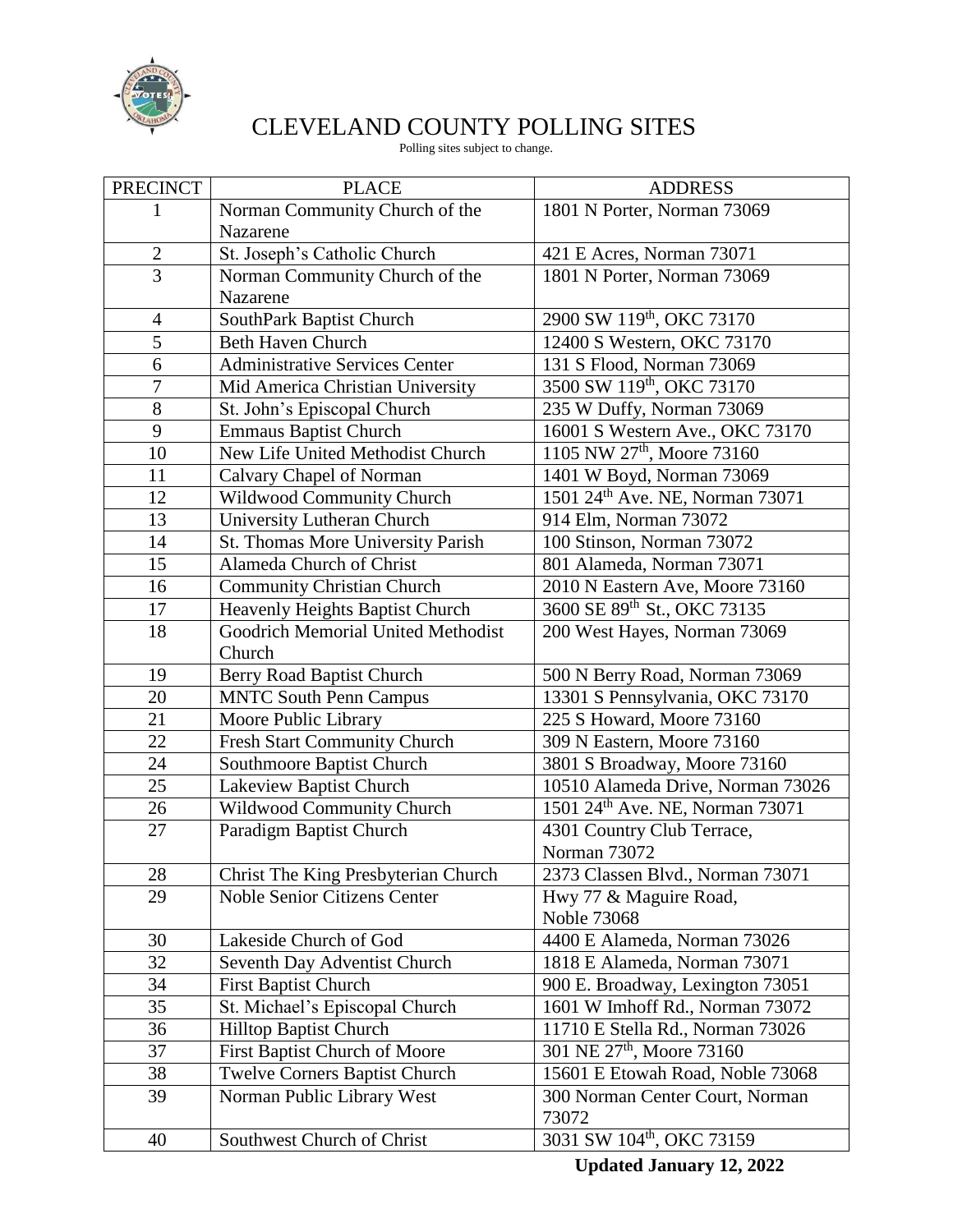

## CLEVELAND COUNTY POLLING SITES

Polling sites subject to change.

| 41              | <b>Southwest Mansions</b>                | 9900 S Western, OKC 73139                     |
|-----------------|------------------------------------------|-----------------------------------------------|
| 42              | University Lutheran Church               | 914 Elm, Norman 73072                         |
|                 |                                          | (enter off College)                           |
| 43              | Heartland Freewill Baptist Church        | 17601 S Santa Fe, OKC 73170                   |
|                 |                                          | (Santa Fe & Indian Hills Rd.)                 |
| 44              | <b>Central Church of Christ</b>          | 800 East Main St, Moore 73160                 |
| 45              | <b>Enterprise Baptist Church</b>         | 2425 SE 84 <sup>th</sup> , Norman 73026       |
| 47              | St. Andrews Catholic Church              | 800 NW 5th, Moore 73160                       |
| 48              | Southgate Baptist Church                 | 740 SW 4th, Moore 73160                       |
| 49              | Little Axe American Legion               | 2020 156 <sup>th</sup> Ave. NE, Norman 73026  |
| 50              | Holy Cross Lutheran Church               | 1441 SW 104 <sup>th</sup> , OKC 73159         |
| 51              | St. Stephen's Methodist Church           | 1801 W Brooks, Norman 73069                   |
| 53              | Savannah Ridge Apartments Clubhouse      | 4701 W Heritage Place, Norman 73072           |
| 54              | Regency Park Baptist Church              | 2001 N Janeway, Moore 73160                   |
| 55              | Northeast Baptist Church                 | 905 E Rock Creek Rd., Norman 73071            |
| 56              | <b>Bethel Baptist Church Annex</b>       | 1132 McGee Drive, Norman 73069                |
| 57              | Noble Public Library                     | 204 N 5, Noble 73068                          |
| 58              | First Baptist Church of Moore            | 301 NE 27th, Moore 73160                      |
| 59              | Memorial Presbyterian Church             | 601 24 <sup>th</sup> Ave SW, Norman 73069     |
| 60              | St. John's Lutheran Church               | 1032 NW 12 <sup>th</sup> , Moore 73160        |
|                 |                                          | (NW $12th$ & Santa Fe)                        |
| 61              | Graceway Baptist Church                  | 1100 SW 104 <sup>th</sup> , OKC 73139         |
| 63              | Southmoore Baptist Church                | 3801 S Broadway, Moore 73160                  |
| 64              | Hilltop Baptist Church                   | 11710 East Stella Rd, Norman 73026            |
| $\overline{65}$ | Pecan Valley Baptist Church              | 18901 Pecan Valley Rd., Newalla               |
|                 | (at Pecan Valley Junction)               | 74857                                         |
| 67              | <b>CrossPointe Church</b>                | 2601 24th Ave. SE, Norman 73071               |
| 68              | <b>Cobblestone Creek Clubhouse</b>       | 1350 Cobblestone Creek Dr., Norman            |
|                 |                                          | 73072                                         |
| 69              | Southwest Church of Christ               | 3031 SW 104 <sup>th</sup> , OKC 73159         |
| 70              | Moore Schools Admin Center               | 1500 SE 4 <sup>th</sup> , Moore 73160         |
| 71              | Sooner Mall                              | 3301 W Main, Norman 73072                     |
|                 |                                          | (Mall Office Wing)                            |
| 72              | <b>Highland Baptist Church</b>           | 2425 SE 4 <sup>th</sup> , Moore 73160         |
| 73              | Redeemer Church                          | 3651 Cascade Blvd., Norman 73072              |
| 74              | The Cross Church                         | 3201 60 <sup>th</sup> Ave. NW, Norman 73072   |
| 76              | North Haven Church                       | 4600 36 <sup>th</sup> Ave. NW, Norman 73072   |
| 77              | <b>Concord Missionary Baptist Church</b> | 1500 N Stubbeman, Norman 73069                |
| 78              | Grace Place Baptist Church               | 9300 Anderson Rd, OKC 73165                   |
| 80              | New Life United Methodist Church         | 1105 NW 27 St, Moore 73160                    |
| 81              | Alameda Baptist Church                   | 1503 E Alameda St., Norman 73071              |
| 82              | First Assembly of God                    | 2500 E Lindsey, Norman 73071                  |
| 83              | <b>Enterprise Baptist Church</b>         | 2425 84 <sup>th</sup> Avenue SE, Norman 73026 |
| 86              | Eastlake Church                          | 700 SW 134th Street, OKC 73170                |
|                 |                                          |                                               |

**Updated January 12, 2022**